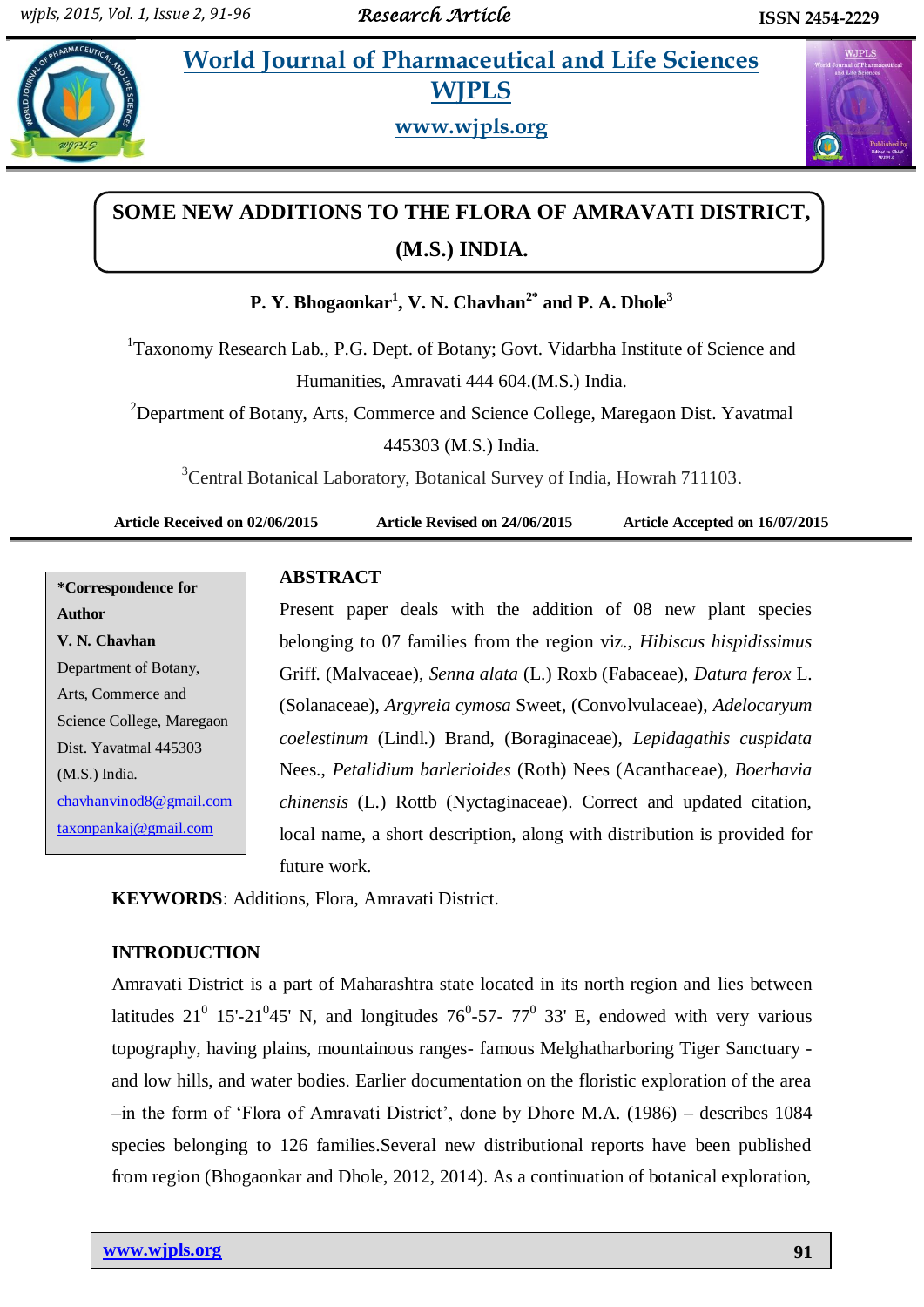during our filed surveys in the year 2009-2013many taxa were collected from the region. After proper identification with the help of regional and standardfloras it is found that some plant species are not reported in earlier works. So this plant species found to be new report to the flora of Amravati District. The species are listed here according to the Bentham and Hooker's system with a little adjustment as per recent literature. A brief description with prominent characters is included.

## **MATERIALS AND METHODS**

Plants were collected, identified with the help of standard floras (Hooker 1897, Cooke 1967, Naik 1998, Singh and Karthikeyan, 2000, Singh *et al.,* 2001, Yadav and Sardesai, 2002), and herbarium specimens made are deposited in the herbarium of Botanical Survey of India, Pune.

#### **OBSERVATIONS AND RESULTS**

#### **Malvaceae**

*Hibiscus hispidissimus* **Griff.** Not. Pl. Asiat.4: 521.1854; Pradeep & Sivar. in Taxon 40: 637. 1991. *H. furcatus* Roxb. ex DC. Prodr.1: 448.1824 non Willd.1809; Mast.in Hook. f. Fl. Brit. India 1: 335. 1874;Cooke, Fl. Pres. Bombay 1: 112. 1958 (Repr.). *H. aculeatus* Roxb. Fl.Ind. 3: 206. 1832 non Walter 1788; Paul & Nayar in Nayar et al. Fasc. Fl. India 19: 123.1988; Paul in Sharma et al. Fl. India.3: 323. 1993.

Rambling, subfruticose undershrubs, nearly 1.5 m high. Leaves entire or palmately 3–5– lobed, margins crenate–dentate. Flowers solitary, axillary, 5–10 cm across; epicalyx with 8– 12 segments, hispid; calyxdeeply 5 cleft, 3–nerved; corolla yellow with purple centre. Capsules c1.5 cm long, ovoid.Seeds reniform, 4–5 mm across, brown.

**Fls. & Frts.**: September–February.

**Distribution**: Hilly tracts of Chikhaldara and Dharni

**Occurrence**: Rare

**Specimen examined**: PAD135

#### **Fabaceae**

*Senna alata* **(L.) Roxb.** Fl. Ind. 2: 348. 1832; *Cassia alata* L. Sp. Pl. 378.1753; Baker in Hook.f. Fl. Brit. India2 : 264.1878; Cooke, Fl. Pres. Bombay 1 : 454. 1958 (Repr.); Sanj. Leg.India 14. 1991. *C. bracteata* L. f. Suppl. 232. 1781.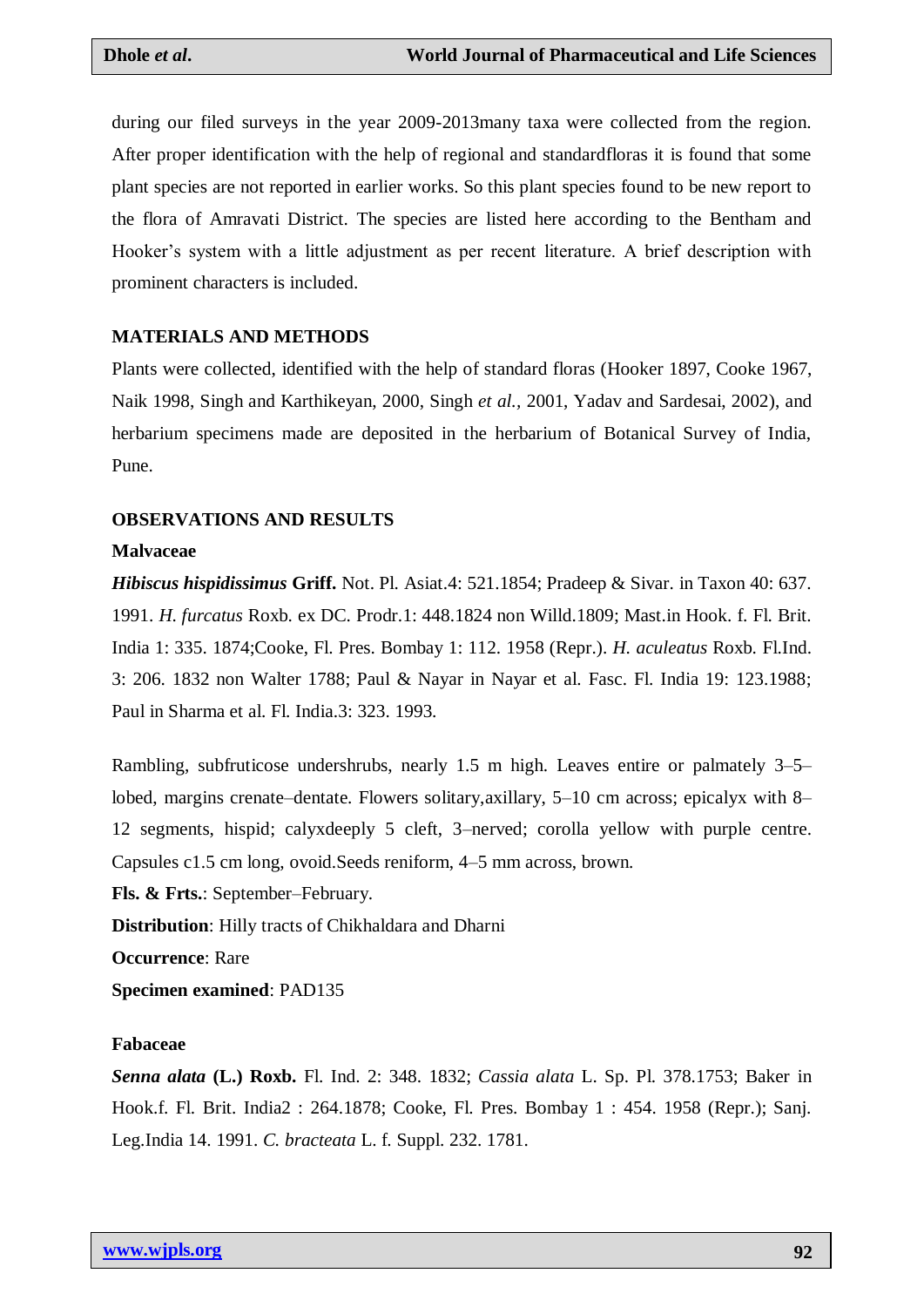Shrubs, up to 2 m high. Leaves 30–60 cm long; leaflets 8–14 pairs, 5–12 x 2.5–8.0 cm, lower oblong–elliptic, upper broadly obovate. Flowers 2.5 cm across, yellow. Pods 10–20 cm long, 1.5 cmbroad with a wing down the middle of each valve, oblong, thin, shortly stipulate. Seeds many, transverse.

**Fls. & Frts.**: September–December.

**Distribution**: Badnera, spreading very fast throughout district

**Occurrence:** Common throughout the district.

**Specimen examined**: PAD198

#### **Solanaceae**

*Datura ferox* **L.** Amoen Acad. 3: 403. 1756; Avery et al. in Blakeslee, Genus Datura 21, t. 4.1959; Bhandari & Mehta in J.Bombay Nat. Hist. Soc. 76: 550, f. 5. 1980.

Undershrubs, upto 1.5 m high.Leaves angular and sinuate.Flowers white, solitary, axillary; corolla 5, toothed, 4.5 cm long, 2.3 cmwide.Capsules ovoid, 5.8 x 4.6 cm, spines few, of unequal size.

**Fls. & Frts.** : August - September.

**Distribution**: Near Chandur-rly road in waste places

**Occurrences**: Common throughout the district.

**Specimen examined**: PAD179

#### **Convolvulaceae**

*Argyreia cymosa* **(Roxb.) Sweet**, Hort. Brit. ed. 289.1827; C.B.Cl. in Hook.f. Fl. Brit. India 4: 190. 1883; Cooke, Fl. Pres. Bombay 2: 327.1958 (Repr.); Naik, Fl. Osmanabad 216. 1979. *Lettsomia cymosa* Roxb. Fl. Ind. 2: 82. 1824.

Liana; stems terete, pubescent. Leaves 5.11 x 6.12cm, ovate or suborbicular, pubescent on both sides, apex shortly acuminate, base cordate. Flowers in branched, corymbose cymes, peduncles hairy; bracts suborbicular, persistent, softly pubescent; corolla pale pink, infundibuliform, densely hairy outside. Berries1.8.2.0 cm across, globose, brown. **Fls. & Frts.** : September - March. **Distribution:** On field hedges of Morshi Tehsil

**Occurrence:** Rare

**Specimen examined**: PAD 167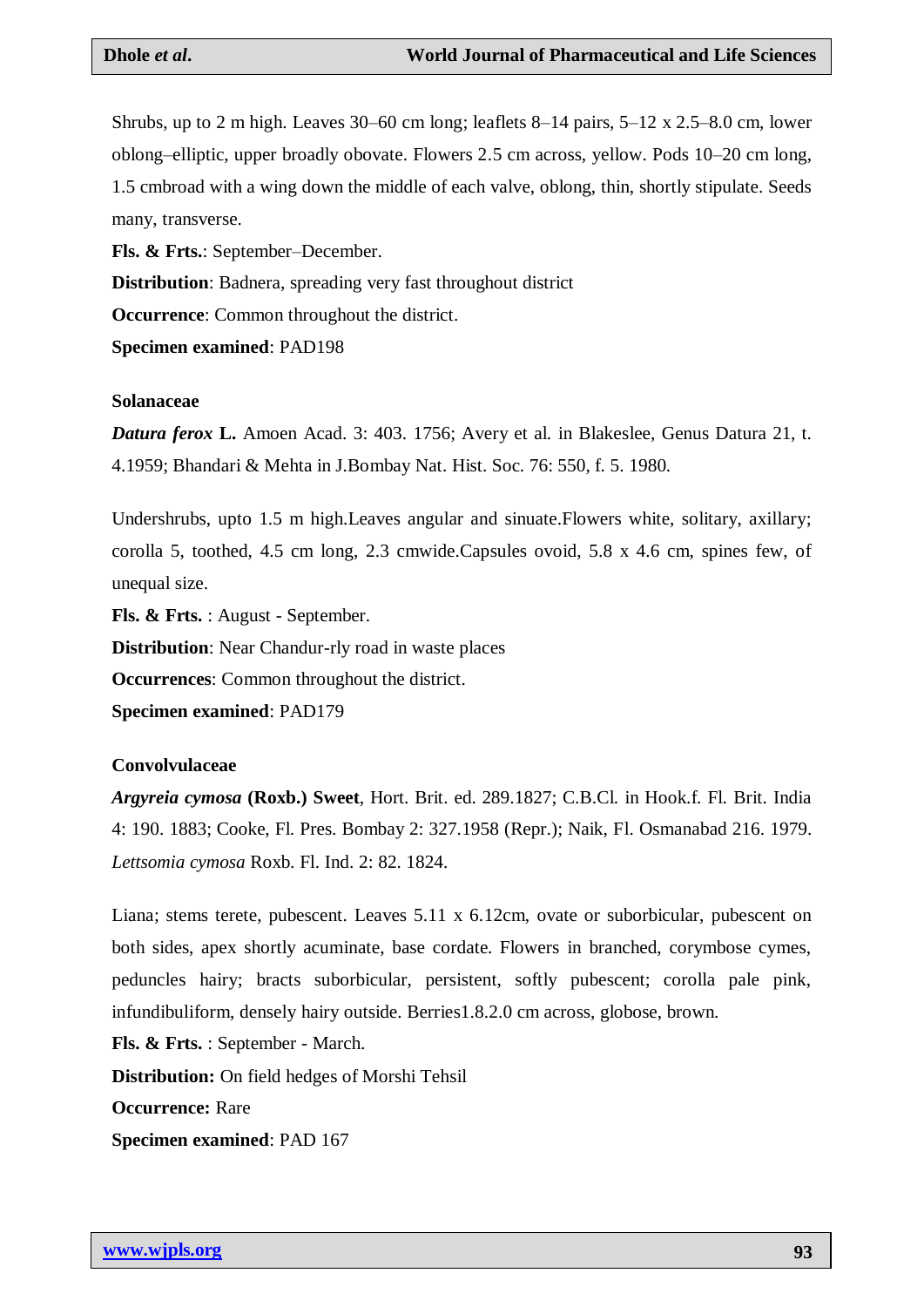#### **Boraginaceae**

*Paracaryposis coelesina* **(Lindl.) R. Mill.** In Edinb. J. Bot. 48: 57. 1991. *Cynoglossum coelestinun* Lindl. Bot. Reg. 25: t. 36. 1839. *Paracaryum coelestinum* (Lindl.) Bth. & Hook.f. Gen. Pl. 2: 850. 1876; C.B.Cl. in Hook.f. Fl. Brit. India 4:160. 1883; Cooke, Fl. Pres Bombay 2: 285.1958 (Repr.). *Adelocaryum coelestinum* (Lindl.) Brand.In Feddes Repert.13: 549.1915 & in Engl. Pflanzenr.78: 78, 79, f. 8.1921; Sant. in Rec. Bot. Surv. India 16(1): 167. 1967 (3rd Rev. ed.). *'Nisurdi'.*

Erect branched, biennial or perennial herbs, 0.5.1 m tall; stems and branches reddish. purple, young parts subscabrous. Leaves: radical 12.20 x 8.18 cm, broadly ovate, apex acute, base cordate; cauline leaves 4.8 x 1.5.3.5 cm, ovate, scabrid on both sides, base cuneate. Flowers in forked racemes; calyx ciliate, persistent; corolla 0.6cm long, campanulate, lobes 0.4.0.5 cm long. Nutlets ovate, 4, margins prominent.

**Fls. &Frts.** : September - November.

**Distribution**:Malkhed

**Occurrence**: Common throughout the district near wet land.

**Specimen examined**: PAD 152

#### **Acanthaceae**

*Lepidagathis cuspidata* **Nees in Wall.** Pl. As. Rar.3: 97. 1832. C.B.Cl. inHook. f. Fl. Brit. India 4: 519. 1885; Cooke, Fl. Pres. Bombay 2: 478.1958 (Repr.); Sant.in Univ. Bombay Bot. Mem. 2:73. 1952.

Undershrubs, erect; stems and branches quadrangular, glandular, pubescent upwards. Leaves of branches are smaller thanmain stem, leaves of main stem 6.12 x 2.0 .4.5 cm, oblong, lanceolate, apex acute or acuminate, usually mucronate, base acute, cuneately tapering and decurrent into the petiole nearly to its base. Flowers whitewith darker lines in terminal spikes often terminating in short, axillarybranches. Capsules nearly 0.8 cm long, ovoid, lanceolate, acute. Seeds 4, about0.25 cm long, nearly as broad as long, ovoid, compressed, rounded at apex, hygroscopically hairy, especially on margins with hairs shorterthan nucleus.

**Fls. & Frts.** : March - May.

**Distribution**: Near Paratwada and Achalpur

**Occurrence:** Not common

**Specimen examined**:PAD 114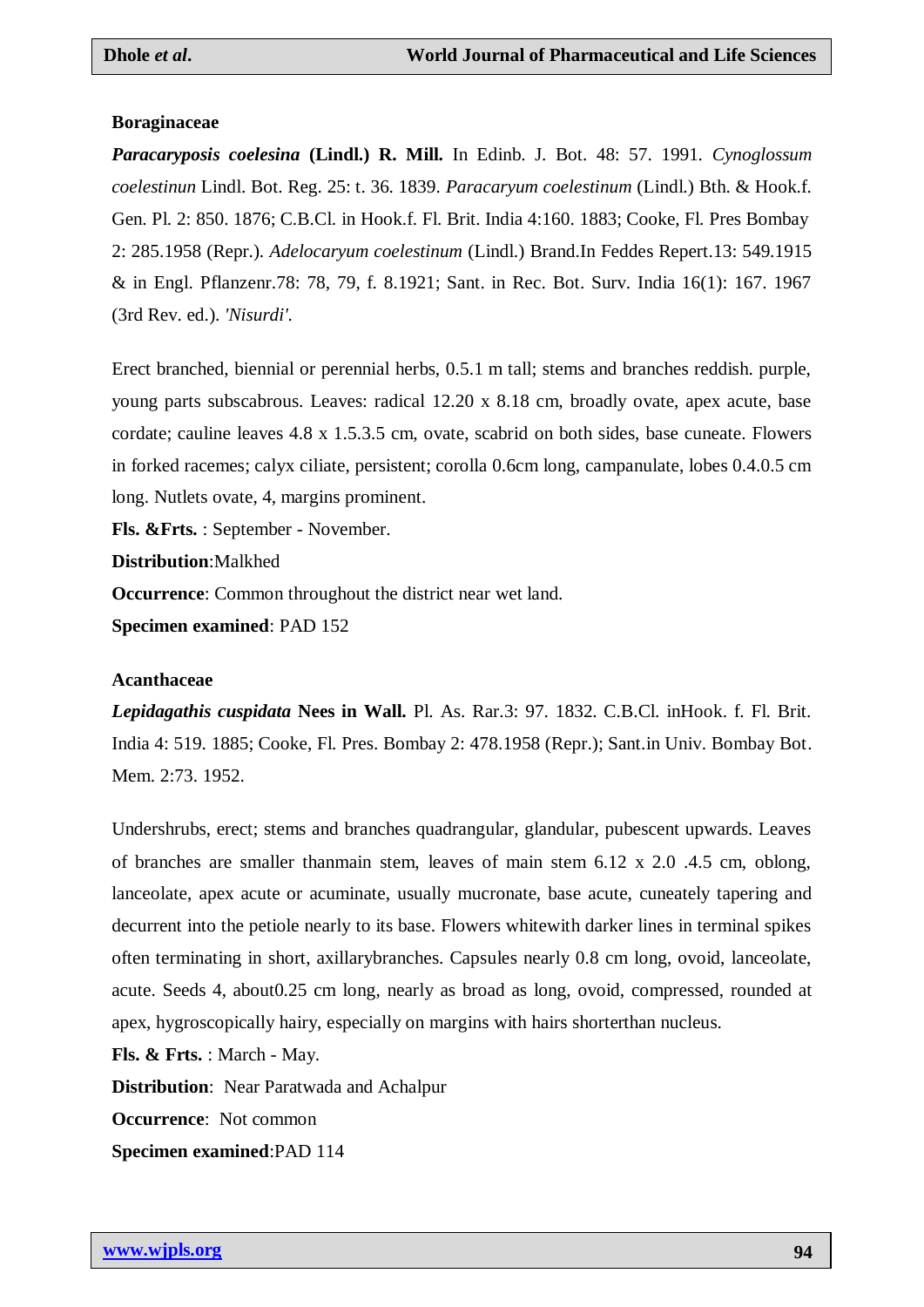*Petalidium barlerioides* **(Roth) Nees** in Wall.Pl. As. Rar. 3:82.1832; C.B.Cl. in Hook. f. Fl. Brit. India. 4:416. 1884; Cooke, Fl. Pres.Bombay 2:435. 1958 (Repr.); Sant.in Univ. Bombay Bot. Mem. 2:29.1952.

Shrubs, 0.5.1.5 m. high; stems numerous, subterete. Leaves 5.10x 3.5.6.5 cm broadly ovate, apex acuminate, base usually rounded, crenate serrate. Flowers white, solitary, usually crowded onabbreviated, lateral, strongly nerved and reticulately veined, green at first, becoming pale.brown and scarious in age, ciliolate. Capsules1.2.1.5 cm long, clavate, pointed. Seeds usually 2, reaching 0.5 cmacross, orbicular, softly villous especially on the margin.

**Fls. & Frts.** : January- June.

**Distribution**:On farm hedges near Morshi and Warud

**Occurrence**: Common throughout the district.

**Specimen examined**: PAD 178

#### **Nyctaginaceae**

*Boerhavia chinensis* **(L.) Aschers & Schweinf.** inSchweinf. Beitr. Fl. Aeth. 1: 167.1867; Stemmerik in Steenis, Fl. Males. Ser. 1,6(3): 455. 1964. *Valeriana chinensis* L. Sp.Pl. 33.1753. *Boerhavia repanda* Willd.Sp. Pl. 1: 22. 1797; Hook. f. Fl. Brit. India 4: 709. 1885; Cooke, Fl. Pres. Bombay 2: 564. 1958 (Repr.). *Commicarpus chinensis* (L.) Heimerl. in Engl. & Prantl Nat. Pflanzenf. ed. 2,16 c: 117. 1934. *Punarnava*

Herbs, diffuse, subscandent. Leaves 3.5.7.0 x 3.5 cm, deltoid. ovate, apex acute or acuminate, base cordate or truncate, repand. sinuate, glabrous above, pubescent beneath. Flowers pink in 3.8 flowered umbels on 2.0.5.5 cm long slender peduncles. Anthocarpsc 0.6 cm long, clavate, faintly ribbed, rough with glandular knobs.

**Fls. & Frts**.: October - February. **Distribution**:As a weed in Morshi, Warud tehsil **Occurrence**: Common throughout the district.

**Specimen examined**: PAD142

#### **CONCLUSION**

Though the floristic explorations are being made continuously in different regions of all states, and new species and new distributional reports are continuously being published; yet more remains to be explored, especially regarding the distribution of ephemerals and